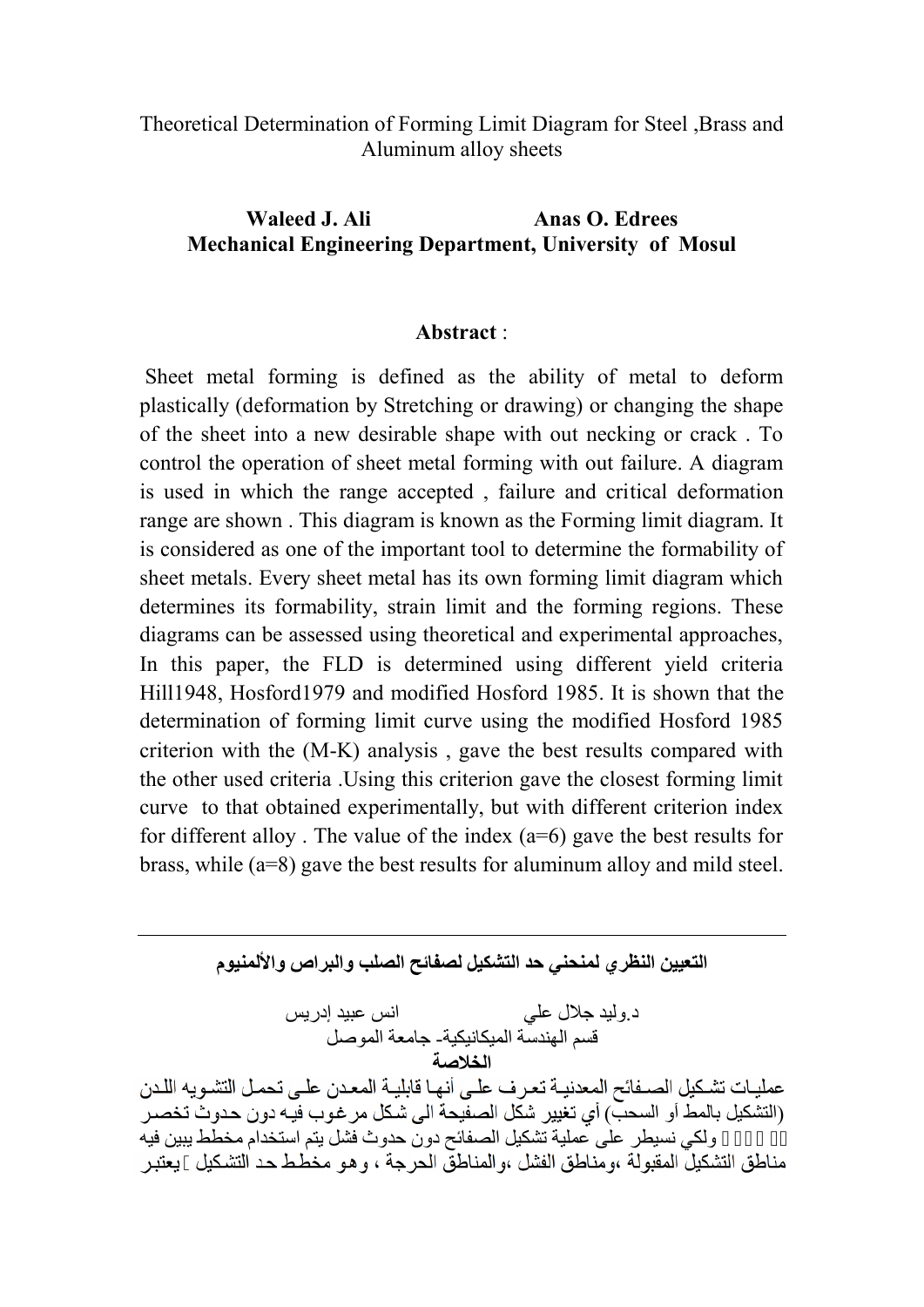مخطط حد التشكیل من الأدوات والوسائل المهمة في تحدید قابلیة تشكیل الصفائح المعدنیــة .<br>صفیحة معدنیة منحنـي حد تشكیل خاص بها يحدد قابليتها علـي التشكيل وحدود الانفعـال ومنـاطق التشكيل فـي هـذا البّحـث تـم تعيـين منحنـي حـد التشـكيل نظريــا باسـتخدام ثـلاث نظّريــات فارنته مع المنحني المعين (Hosford1985) (Hill1948)

عمليا.<br>فـي الجانـب النظـري وجـد أن تعيـين منحنـي حـد التشـكيل باسـتخدام نظريــة الخضــو ع (Hosford - 1985) المطــورة مـع تـحليـل (M-K) أعطـت أفضـل النتـائج مقارنــة بــالنظريتين<br>الأخـرتين مـن ناحيـة قـرب المنحنـي مـن ذلك الـذي تـم تعيينـه عمليـا ولكـن بـاختلاف أس نظريـة حيث أنـه عند استخدام الأس (6=a) كـان هو الأفضـل للبراص ، بینما عند استخدام الأس (8=a (كان الأفضل بالنسبة للألمنیوم والصلب .

| $\sigma$ 1,0 $2$     | Principle stresses                               |                      |  |
|----------------------|--------------------------------------------------|----------------------|--|
| $R$ eceived          | <b>July. 2005</b><br>١.                          | Accepted 7 June 2006 |  |
| $1\quad 2\quad 3$    | Principle strains                                |                      |  |
| m                    | Strain rate sensitivity                          |                      |  |
| $\mathbf n$          | Strain hardening exponent                        |                      |  |
| $\sigma'$            | effective stress                                 |                      |  |
|                      | effective strain                                 |                      |  |
| $\bullet$            | strain rate                                      |                      |  |
| $\dot{\mathcal{E}}'$ | effective strain rate                            |                      |  |
| $\rho$               | ratio of minor strain to major strain            |                      |  |
| ta                   | thickness of the sheet                           |                      |  |
| tb                   | Thickness of groove                              |                      |  |
|                      | Principle stress ratio                           |                      |  |
| $\boldsymbol{f}$     | Imperfection factor                              |                      |  |
| a                    | Yield criterion index                            |                      |  |
| K                    | Strength coefficient                             |                      |  |
| $\mathbf R$          | Normal plastic anisotropic ratio                 |                      |  |
| R1, R0               | Plastic anisotropic ratio with rolling direction |                      |  |

**Notation**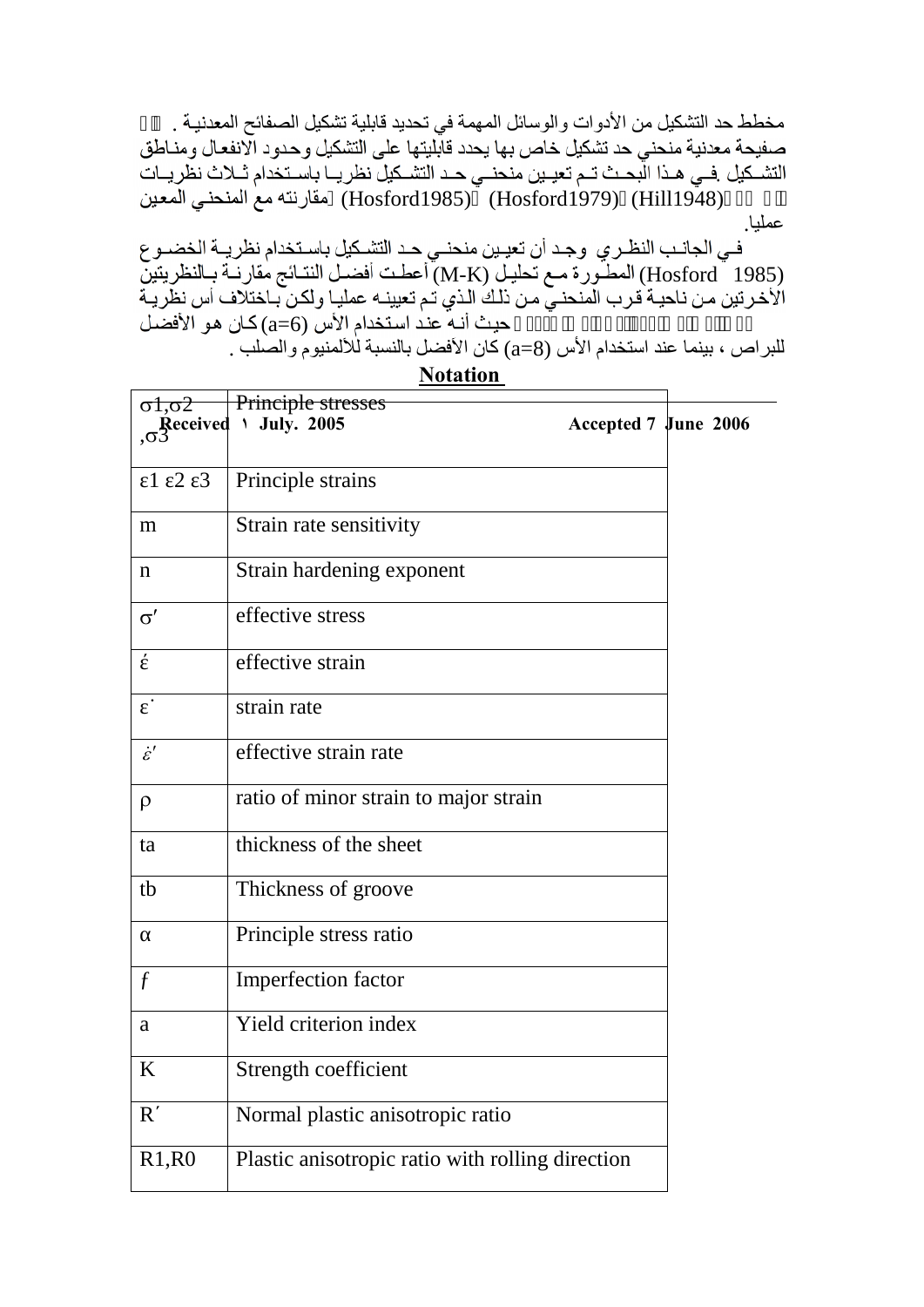| R <sub>2</sub> , R <sub>90</sub> | Plastic anisotropic ratio transverse to rolling |
|----------------------------------|-------------------------------------------------|
|                                  | direction                                       |
|                                  |                                                 |
|                                  | ratio of principle stress to effective stress   |
|                                  | Ratio of effective strain to principle strain   |
| $M-K$                            | Marciniak-Kuczynski analysis                    |

# **1.Introduction**

Forming processes are among the most important metal working operations. The industrial process of sheet-metal forming is strongly dependent on numerous interactive variables such as material behavior, lubrication, forming equipment, etc.

Forming limit Diagram is a representation of the critical combination of the two principal surface strains major and minor above which localized necking instability is observed. Forming limit curve (FLC) provides excellent guidelines for adjusting material, tooling and lubrication conditions. Also it is strongly dependent on material parameters, The idea of forming limit diagrams was first introduced by Keeler [1], when he observed that the maximum local elongation was not enough to determine the possible straining rate of a sheet .He established that the plotting of the principal strains at fracture  $1$ , and  $2$  on two axes of a same diagram gave a curve : the forming limit curve. This curve, first restricted on the area 2 $>0$ , was made complete for 2 $<$  0 by Goodwin's works [2].This curve is interesting because it divides the plane into two zones .The success area under the forming limit curve and the fail area above it, for a deep drawing operation .The criteria to reject the drawn parts is now the onset of localized necking.

Hill [3] was the first who proposed a general criterion for localized necking in thin sheets under plane stress states. His analysis predicts localized plastic deformation in the negative minor strain region. Marciniak and Kuckzinsky (M–K) [4] have proposed the first realistic mathematical model for theoretical determination of FLDs that suppose an infinite sheet metal containing a region of local imperfection where heterogeneous plastic flow develops and localizes. Hutchinson and Neale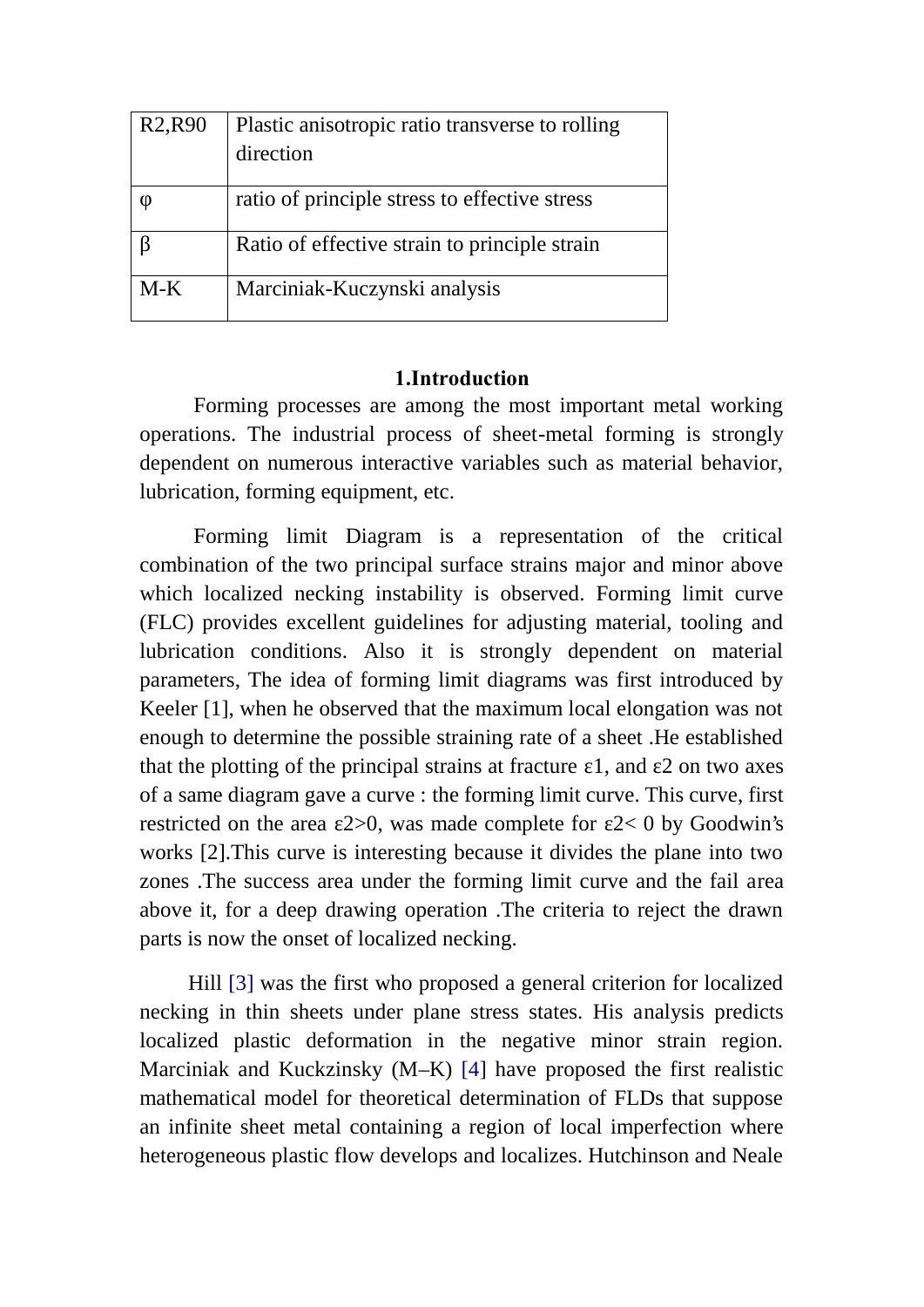[5] extended M–K theory using a J2 deformation theory. Therefore, the left and right hand sides of the forming limit diagram can be calculated by M–K analysis.

Sheet metals exhibit a highly anisotropic material behavior by cold rolling. It is therefore of major importance to extend the plastic instability analysis to anisotropic materials. Constitutive relations for the plastic yielding and deformation of anisotropic metals at a macroscopic level were proposed long ago by Hill 1948[6] This theory was the simplest conceivable one for anisotropic materials, however, inevitable limitations of its range of validity have eventually became apparent. The original M-K analysis [4] was based on Hill's 1948 yield criterion [6]. However , it can be seen from the comparison with experiments and predicted results of Painter and Pearce 1974[7] that this analysis overestimates the limit strains towards the equibiaxial strain region, and underestimates the limit strains towards the plane strain region, particularly for materials with R values less than unity such as aluminum or brass . In addition, the calculated limit strains for the right hand side of the FLDs are very sensitive to the material anisotropy, a phenomenon that has not been observed in experiment .Sowerby and Duncan 1971[8] argued that the difference between these two stress states depends on the yield criterion and the shape of the corresponding yield locus. The effect of R on the FLDs depends on how the R-value affects the yield locus shape. Using (Hill's 1948) yield criterion, the stress ratios for positive strain ratios depend strongly on the value of R.

Hill's 1979 [9] yield criterion, taken with the assumption of the principle of equivalence of plastic work, was proposed to account for the so-called "anomalous behavior" of aluminum. This yield criterion has undergone application. One line of attack is represented by the work of Parmar and Mellor 1978[10].

Hosford 1979 [11] developed an extension of Hill's 1948 yield criterion , which is also found to be a special case of Hill's 1979 yield criterion. This criterion has been used by Graf and Hosford 1990[12] for sheet metals with normal anisotropy. Later, Padwal and Chaturvedi 1992[13] also used Hosford's 1985[14] planar anisotropy yield criterion to analyze the insatiable behavior of strain localization. They found that the effect of planar anisotropy is negligible while the predictions are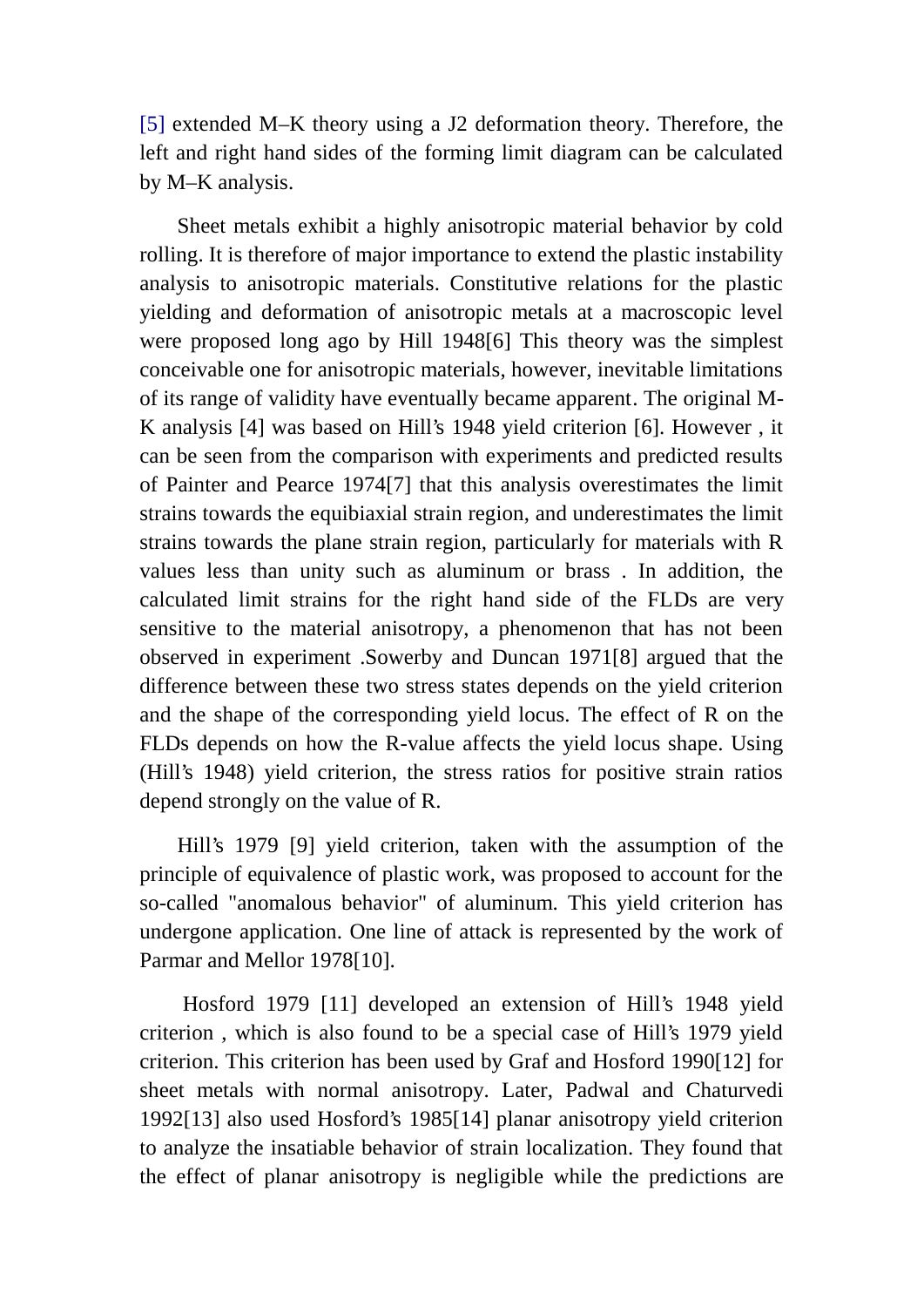strongly dependent on exponent "a" an exponent in yield criterion . Predictions with a=5,6 or 8 match the experimental results much better than the predictions that were obtained from Hill's yield criterion.

Friedman and Pan 2000 [15] studied the effect of different yield criteria of (Hill1948),(Hill1979)and(Hosford 1979) on the right hand side of the forming limit diagram .

Dariani and Azodi 2003[16] showed the agreement between theoretical and experimental results by changing the index of Hill1979 yield criterion for right and left hand of FLD.

Banabic2004 [17] determined the FLD of Aluminum alloy (Al-2008) using new yield criterion (BBC2000)[18] , showed the best agreement between theoretical and experiment result of right hand side of FLD.

In this paper the FLDs of different sheet metals: Steel, Brass and Aluminum alloy are obtained theoretically using, the Marciniak-Kuczynski Theory, the following yield criteria :Hill1948 , Hosford 1979 and modified Hosford 1985 [14] , These FLDs were compared with the experimentally obtained FLDs of the same sheets metals to obtain the best agreement between the calculated FLDs and the experimental FLDs.

#### **2.Theoretical Analysis**

The geometry of neck formation and the element of sheet undergoing plastic deformation are shown in Fig.1. Following the MK analysis , based on a simplified model with assumed pre-existing thickness imperfection in the form of a groove perpendicular to the principal strain directions **Fig.1**, The sheet is composed of the nominal area and weak groove area, which are denoted by `a' and `b', respectively. The initial imperfection factor of the groove,  $f_0$ , is defined as the thickness ratio  $f0=(100)(100)$ ; where 't' denotes the thickness and subscript '0' denotes the initial state. A biaxial stress state is imposed on the nominal area and causes the development of strain increments in both the nominal (a) and the weak area (b).

The yield criterion proposed recently by modified Hosford was used in the calculation [14] in the plane stress state , this criterion is obtained as follows : 1 .......... .........1 <sup>2</sup> <sup>1</sup> <sup>1</sup> <sup>2</sup> <sup>1</sup> <sup>2</sup> <sup>1</sup> <sup>2</sup> <sup>2</sup> <sup>1</sup> *<sup>a</sup> <sup>a</sup> <sup>a</sup> <sup>a</sup> R R R R R R*

$$
\sigma' = \left[ \frac{1}{R_2(R_1+1)} \left( R_2(\sigma_1)^a + R_1(\sigma_2)^a + R_1R_2(\sigma_1 - \sigma_2)^a \right) \right]^{\frac{1}{a}} \dots \dots \dots \dots (2)
$$
  

$$
\varphi = \frac{\sigma_1}{\sigma'} = \left[ \frac{R_2(R_1+1)}{R_2 + R_1(\alpha)^a + R_1R_2(1-\alpha)^a} \right]^{\frac{1}{a}} \dots \dots \dots \dots \dots (3)
$$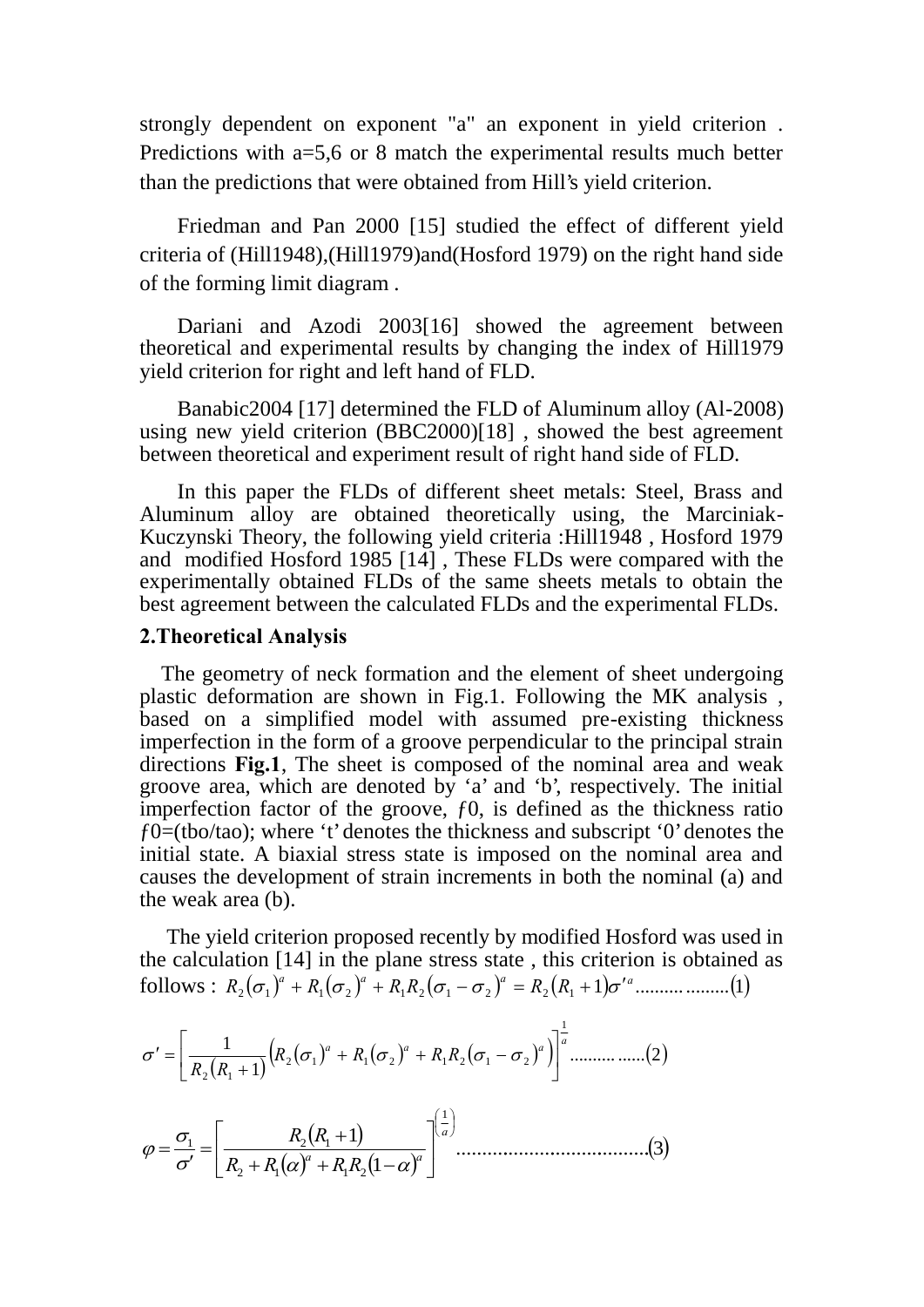The behavior of material can be represented in the form of Power law

.......... .......... .......... .......... .......... .......... .......... ........ 4 *n m K*

The ratio of the principal stress and strain are define as follows:

, ...........................................................5 1 2 1 2 1 2 *d <sup>d</sup>*

The associated flow rule is expressed by

.................................................................................6 *ij d ij d* 

Thus, the yield criterion can be written as follows:

 ..........................7 1 1 2 1 1 1 2 1 2 1 3 1 1 2 1 2 1 1 2 2 1 1 2 1 2 1 2 1 1 *a a a a a a a R R d R R d R RR d R RR d* 

and

 1 .......... .......... .......... .......... .......... ...8 1 1 2 1 2 2 1 1 1 *a a R R R R R d d* 

 1 .......... .......... .......... ......... 9 1 1 1 2 1 1 2 1 1 2 *a a a R R R R R d d* 

from eq. $(5)$ and $(7)$ 

 .........................................................10 1 1 1 2 1 2 1 1 2 1 1 1 2 *<sup>a</sup> a a R R R R R R d d* 

using condition of constant volume in plastic deformation

$$
d\varepsilon_1 + d\varepsilon_2 + d\varepsilon_3 = 0
$$
.................(11)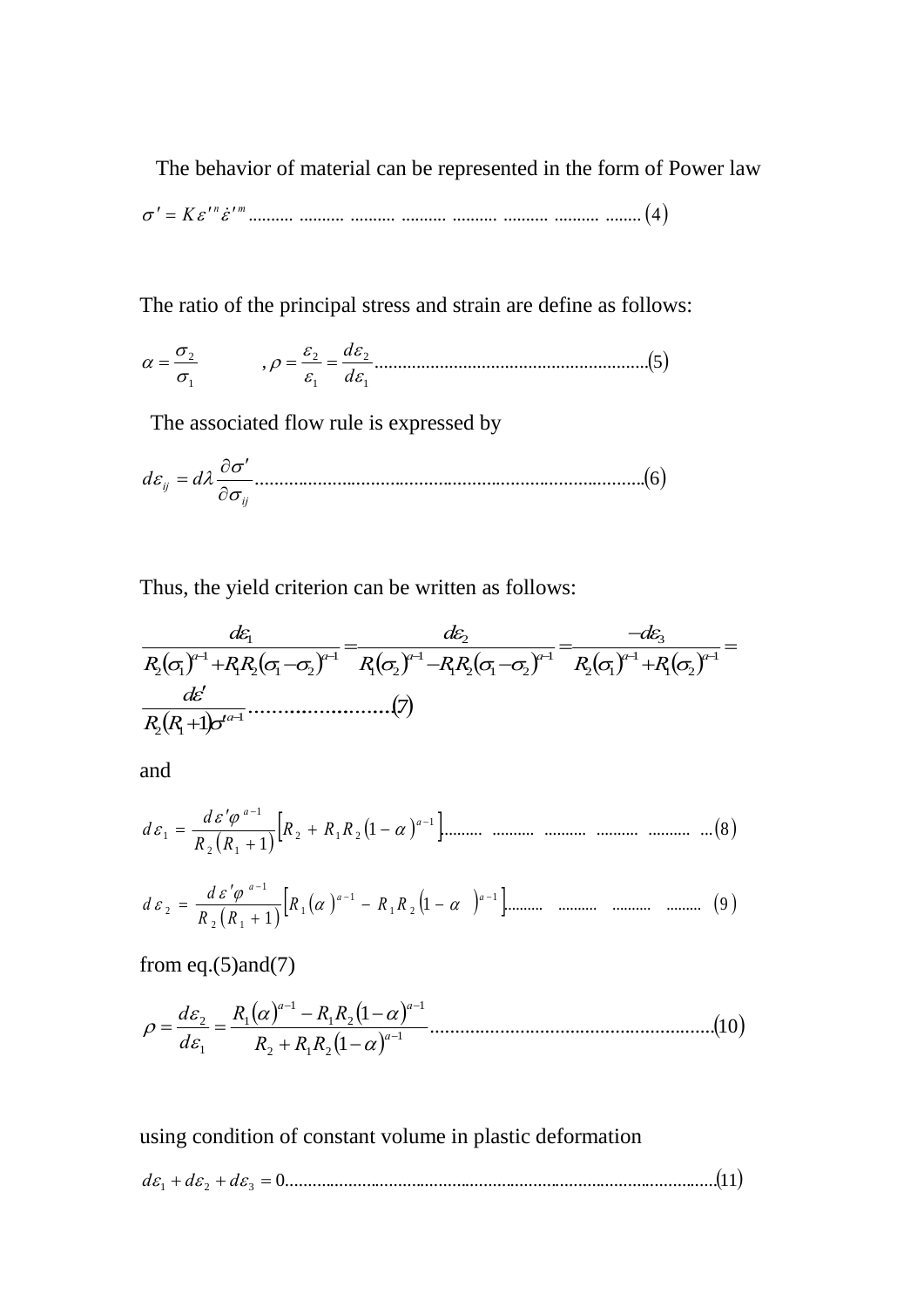from eq. $(8)$ and $(9)$ , $(11)$ 

then, by applying the principle of equivalence of plastic work

the compatibility condition is given by

from Marciniak-Kuczynski analysis

$$
f = \frac{t_b}{t_a}
$$
................. ................. ................. ................. ................. ................. (17 )

the equilibrium condition requires that the applied load remains constant along the specimen; therefore

- 
- 

from eq. $(17)$ 

from eq. $(3)$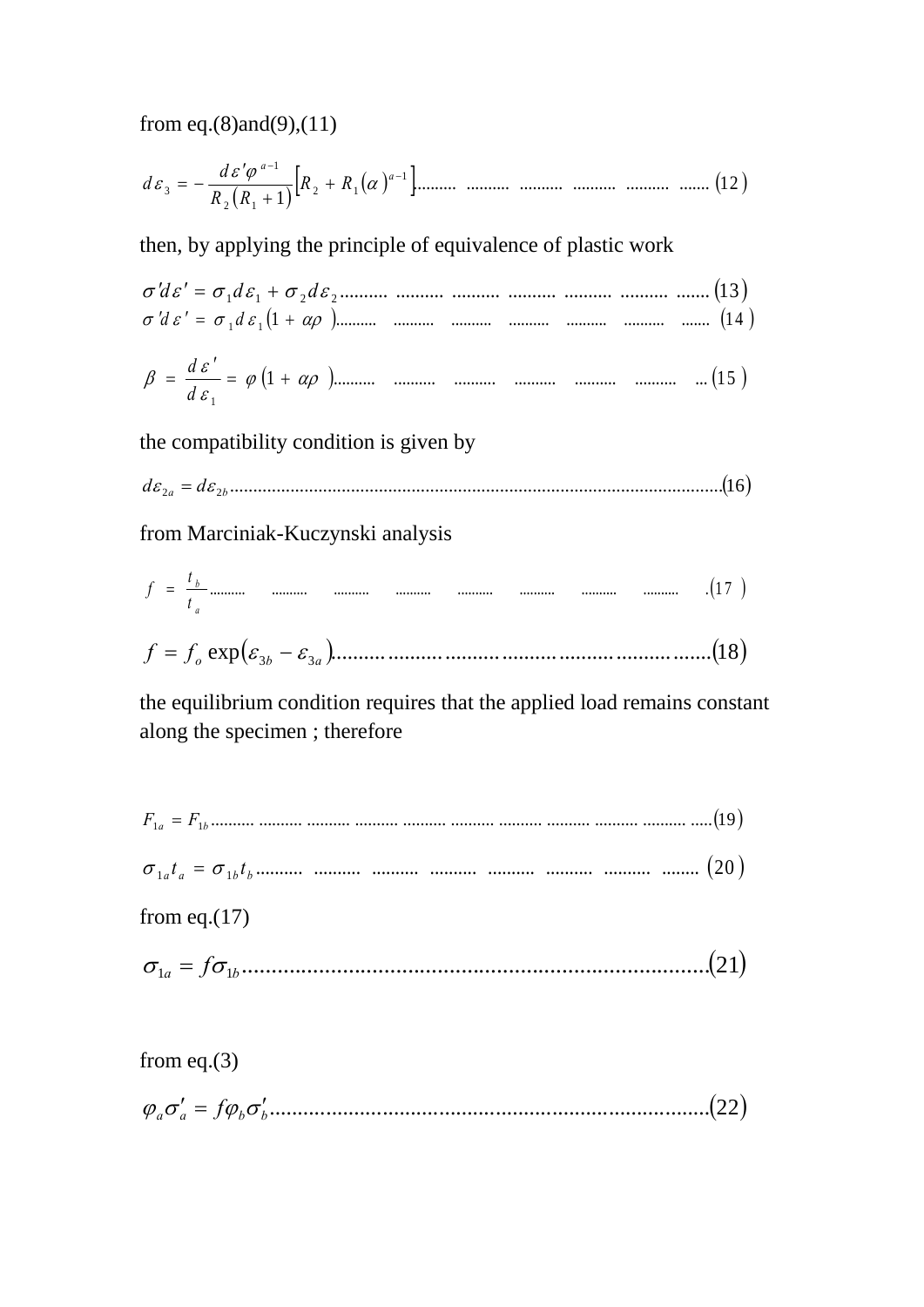from eq.(4)

 .......... .......... ...... 23 *m b n b b b m a n a a a d f d*

from eq. $(18)$ 

$$
\varphi_a \left( \varepsilon_a' + d \varepsilon_a' \right)^n \dot{\varepsilon}_a'^m = f_o \exp \left( \varepsilon_{3b} - \varepsilon_{3a} \right) \varphi_b \left( \varepsilon_b' + d \varepsilon_b' \right)^n \dot{\varepsilon}_b'^m \dots \dots \tag{24}
$$

from eq.(10),(15) and (16)



**Fig.(1) M-K analysis model[4]**

Substitute equations(10),(12),(15) in equilibrium equation (25), an equation can be found and solved numerically. Imposing a loading path ( a), a finite increment of strain is also imposed in region (a), and by numerical computation is performed by using computer program (Fortran power Station) to determine the limit strain of a strain path in the FLD , and the limit strain is determined when  $[(d \, b/d \, a) > 10]$  in the range of strain ratios from (-0.5 to 1.0).

## **3. Experimental Procedure**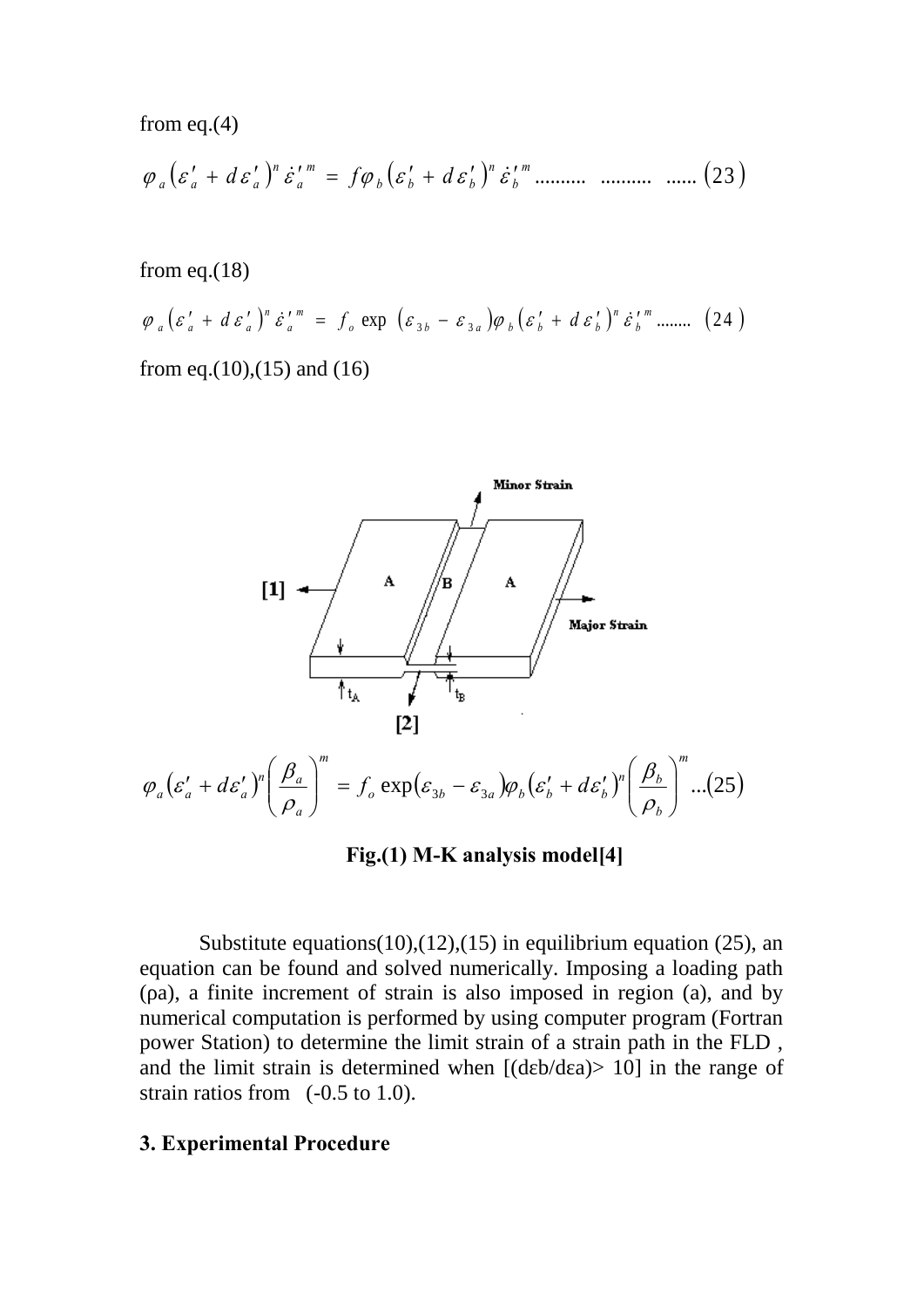In the experimental study, mild Steel, brass and aluminum alloy sheets their chemical composition are shown in **table (1),(2)&(3)** were used .

**Table(1) chemical analysis of Aluminum alloy**

| Material                          | $Sn\%$ | $Ni\%$ | Ti%   | Cr%   | Zn%   | Mg%  | Mn%   | Cu%  | Fe%  | Si%  | Al%  |
|-----------------------------------|--------|--------|-------|-------|-------|------|-------|------|------|------|------|
| Aluminum $\vert_{0.001}$<br>alloy |        | 0.0006 | 0.016 | 0.009 | 0.027 | 0.01 | 0.015 | 0.15 | 0.58 | 0.38 | Rem. |

F e % C % M n % Si % P % S % C r % N i % M o %  $\mathcal{C}$ u % Mat eria l R e m .  $\theta$ . 2 1 0. 3 5 0. 02 2 0. 00 4 0. 01 1 0 . 0 4 0 . 0 3 0. 00 7 0.  $\Omega$ 4 Mil d Ste el

**Table(2) chemical analysis of Mild Steel**

**Table(3) chemical analysis of α Brass**

| Material     | $Mn\%$ | Pb%    | Fe% | Zn%  | $\gamma_{11}\%$ |
|--------------|--------|--------|-----|------|-----------------|
| <b>Brass</b> | 2.001  | N NO 1 | 1 Q | ገሬ ገ | Rem.            |

The FLDs of the sheets are determined using stretch forming tests with a hemispherical punch of (50mm) diameter and Die [19] with blank holder as shown in **Fig.2**.Using two sets of specimens with constant length (100mm) and having various widths with radius in one set for negative minor strain **Fig.3**.By changing the sheet width , major and minor strains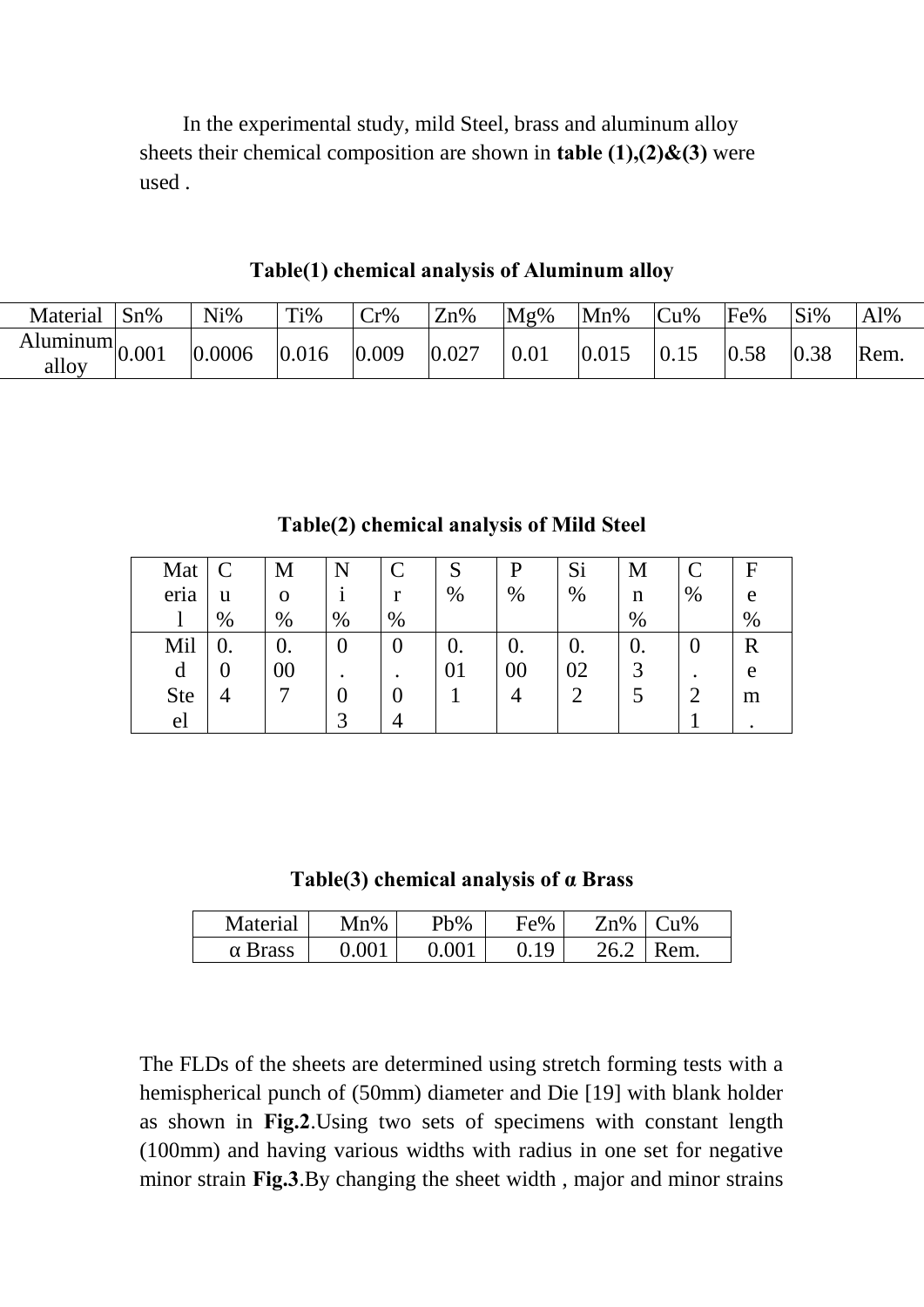were measured following varied deformation paths. Circular grids of (2mm) diameter were initially printed on the surface of the specimens for the purpose of strain measurements. For each specimen the strain were directly measured from deformed grids.



|   |   | NAME.              | .            |
|---|---|--------------------|--------------|
|   |   | PUNCH              | <b>STEEL</b> |
| z |   | <b>BLANKHOLDER</b> | <b>STEEL</b> |
|   |   | DIE                | STEEL        |
|   | c | BOLT MIT           | STEEL        |

**Fig.(2) Stretch forming test**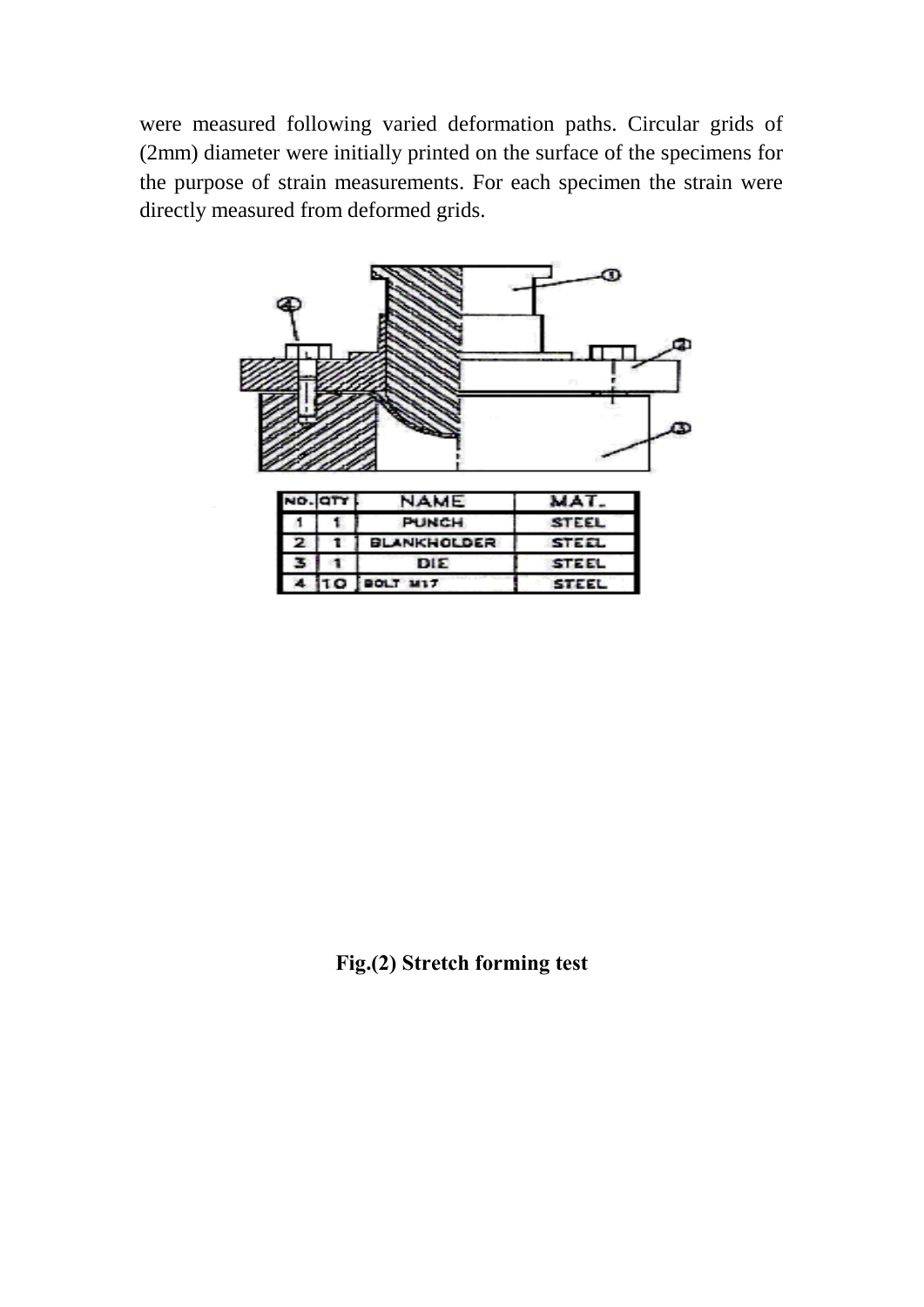

**Fig.(3) Specimens used in the test**

In the experimental work lubrication type(C140 Oil) was used .The FLD was obtained by drawing a line between the necked region and the un-necked (acceptable) region .

The mechanical properties of sheets metals were obtained from tensile test, by using specimens at different angles (**٠ °٤٥،°٩٠،°**) to the rolling direction . After testing , the engineering stress-strain curve and true stress-strain curve were drawn. The value of strain hardening exponent (**n**) was determined from the slope of line in the (log coordinate of true stress strain curve) by selection two points one before ultimate stress and the other after yield point . The intersection of this line with unit strain gives the stress value that define the magnitude of strength coefficient (**K**) (**table 4**)[20] . For anisotropy plastic property (R) the same specimens of tensile test were used with different angles and using the equation **(1a)** and **(2a)** to determine the plastic anisotropic ratio**(table 4)** [20] .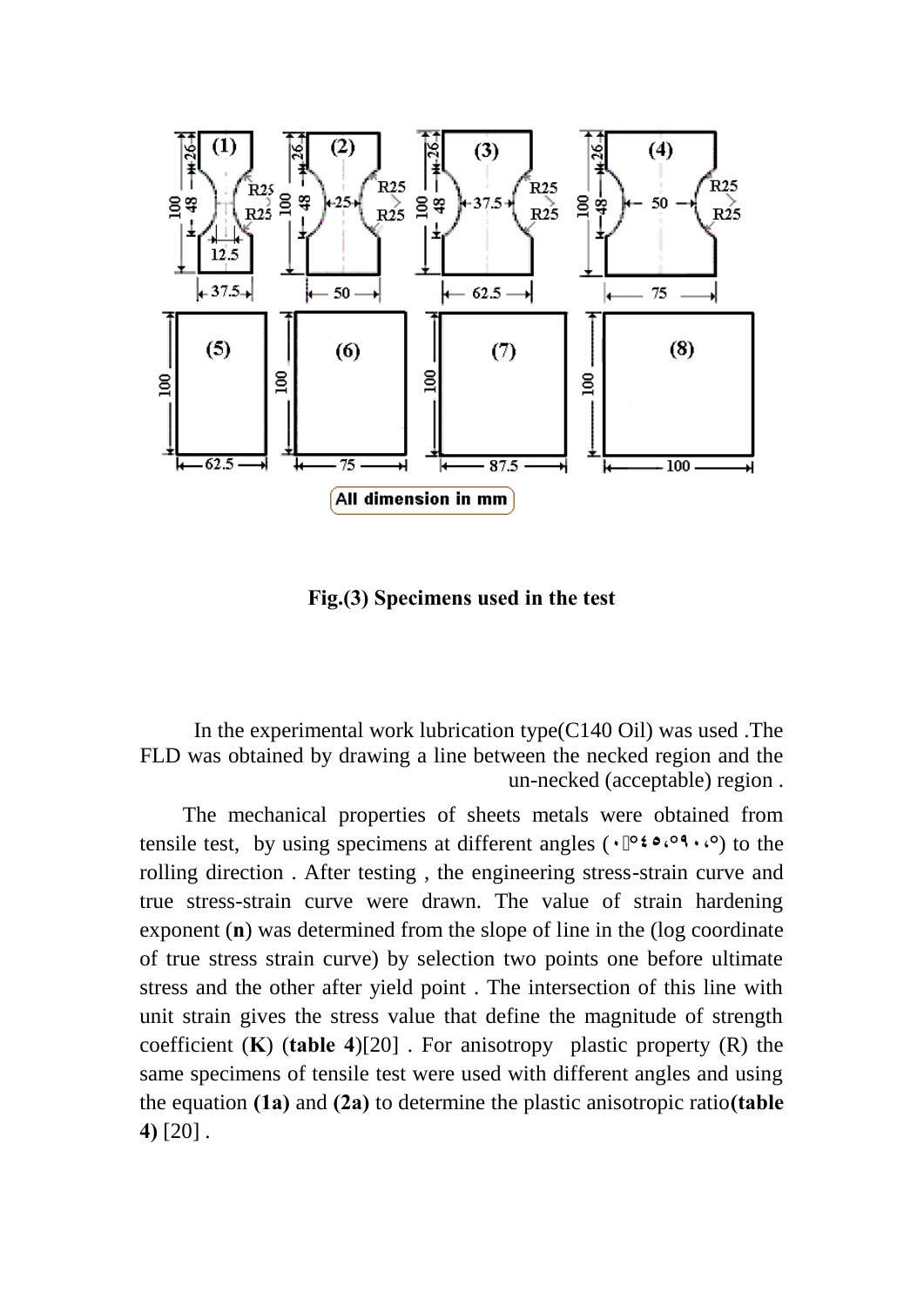*R a t w* ...............................................................................................1 

Where w: strain in the width of specimen, t: strain in the thickness of specimen

 *a R R R R* .............................................................................. 2 4 <sup>0</sup> 2 <sup>45</sup> <sup>90</sup> 

The strain rate sensitivity (m) was determined by using the same tensile test specimens , the cross-head speed is suddenly changed during the uniform deformation region of a tensile test and a small jump in the load may be observed , the exponent (m) is then calculated (**eq.3a**) from load and cross-head speed before and after the speed change , which is denoted by suffixes 1 and 2 in (**table 4)** [20].



where P1: load before change , P2:load after change.

V1: cross head speed before change , V2: cross head speed after change

#### **4.Results and Discussion**

The values of **n,m,R′,R0,R90 and K** ,which were used in the theoretical determination of FLD, determined experimentally are shown in **table (4).**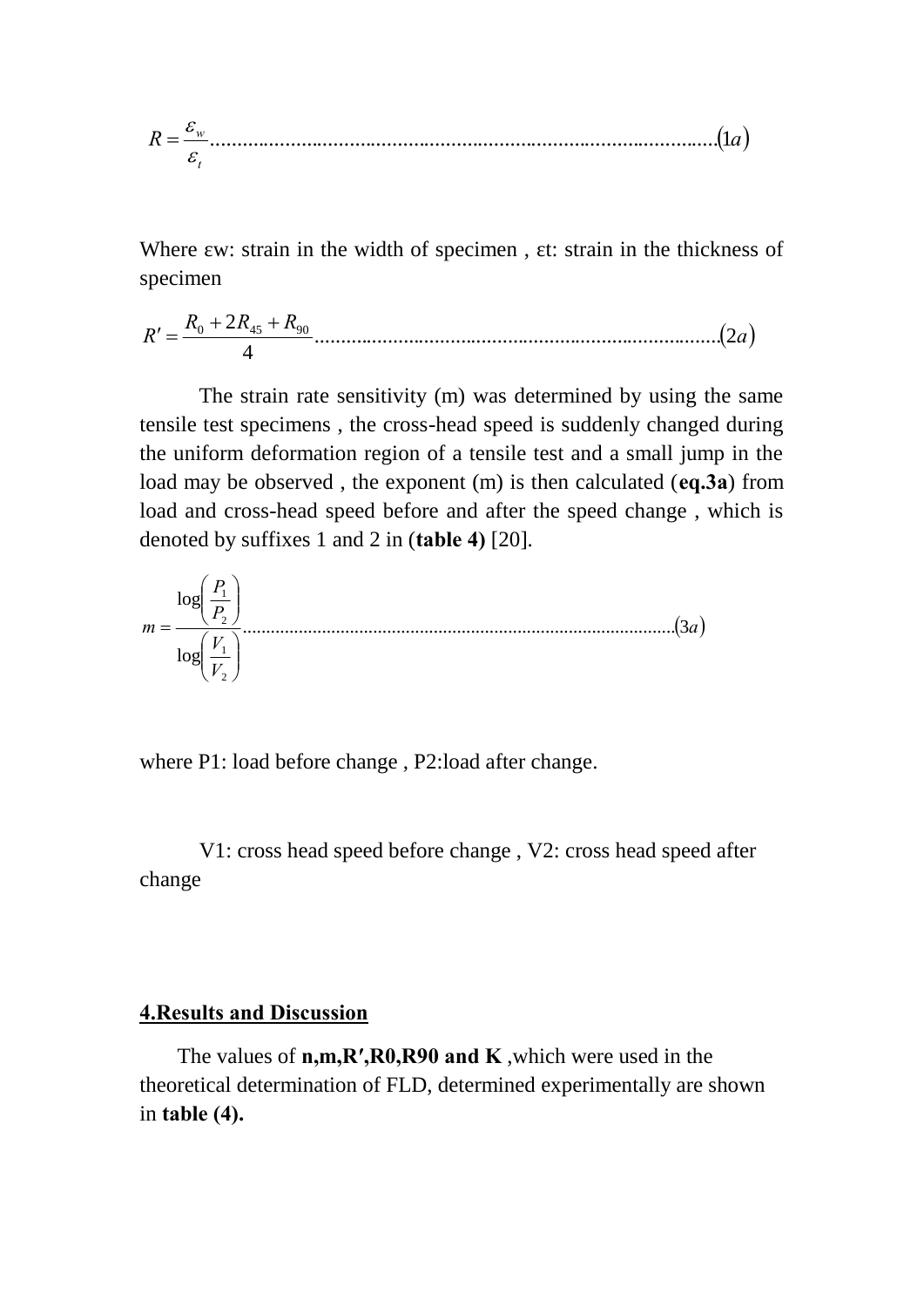| <b>Material</b> | <b>Strain</b><br><b>Hardenin</b><br>g<br>exponent<br>(n) | <b>Strain</b><br>rate<br>sensivit<br>(m)<br>y | <b>Normal</b><br>plastic<br>Anisotrop<br>ic ratio<br>(R') | <b>Strength</b><br>coefficie<br>nt $(K)$ | <b>Plastic</b><br>anisotropic<br>ratio with<br>angle<br>(0), (90) |            |
|-----------------|----------------------------------------------------------|-----------------------------------------------|-----------------------------------------------------------|------------------------------------------|-------------------------------------------------------------------|------------|
|                 |                                                          |                                               |                                                           |                                          | $\bf R0$                                                          | <b>R90</b> |
| <b>Aluminu</b>  | 0.2099                                                   | 0.001                                         | 0.82608                                                   | 272.5                                    | 1.102                                                             | 0.901      |
| m alloy         |                                                          |                                               |                                                           |                                          | 1                                                                 | 2          |
| <b>Mild</b>     | 0.2607                                                   | 0.016                                         | 1.4493                                                    | 924.3                                    | 1.751                                                             | 1.541      |
| <b>Steel</b>    |                                                          |                                               |                                                           |                                          | 1                                                                 | 9          |
| a-Brass         | 0.3215                                                   | 0.005                                         | 0.9301                                                    | 880.5                                    | 1.221                                                             | 0.968      |
|                 |                                                          |                                               |                                                           |                                          | $\overline{4}$                                                    | 2          |

Table (4) Properties of the used sheet materials

**Fig.(4)** show the experimental Forming limit curves of Aluminum alloy , Mild Steel and -Brass as received , it is clear from the FLC for Brass is the highest while that for Aluminum alloy is the lowest , this ensure that the strain hardening exponent has the dominate effect on the formability of sheet metal .

**Fig.(5),(6)&(7)** show the comparison between the experimental and theoretical Forming limit Diagrams using (Hill 1948) yield criterion, It can be seen that this analysis overestimates the limit strain towards the equibiaxial strain path and underestimate the limit strains towards the plane strain and uniaxial regions ,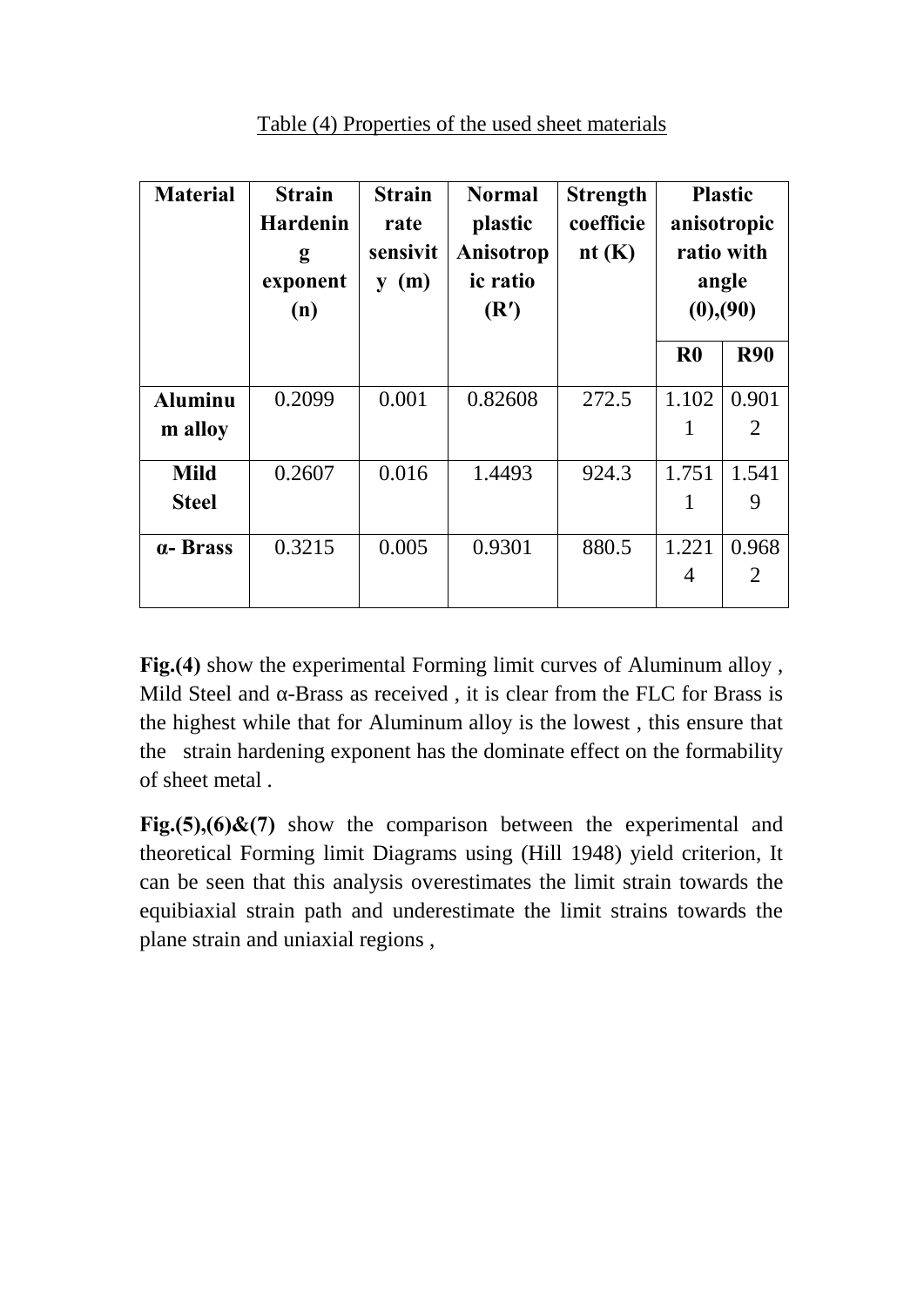

**Fig.(4) Experimental FLDs of Aluminum alloy, Mild Steel & α- Brass**

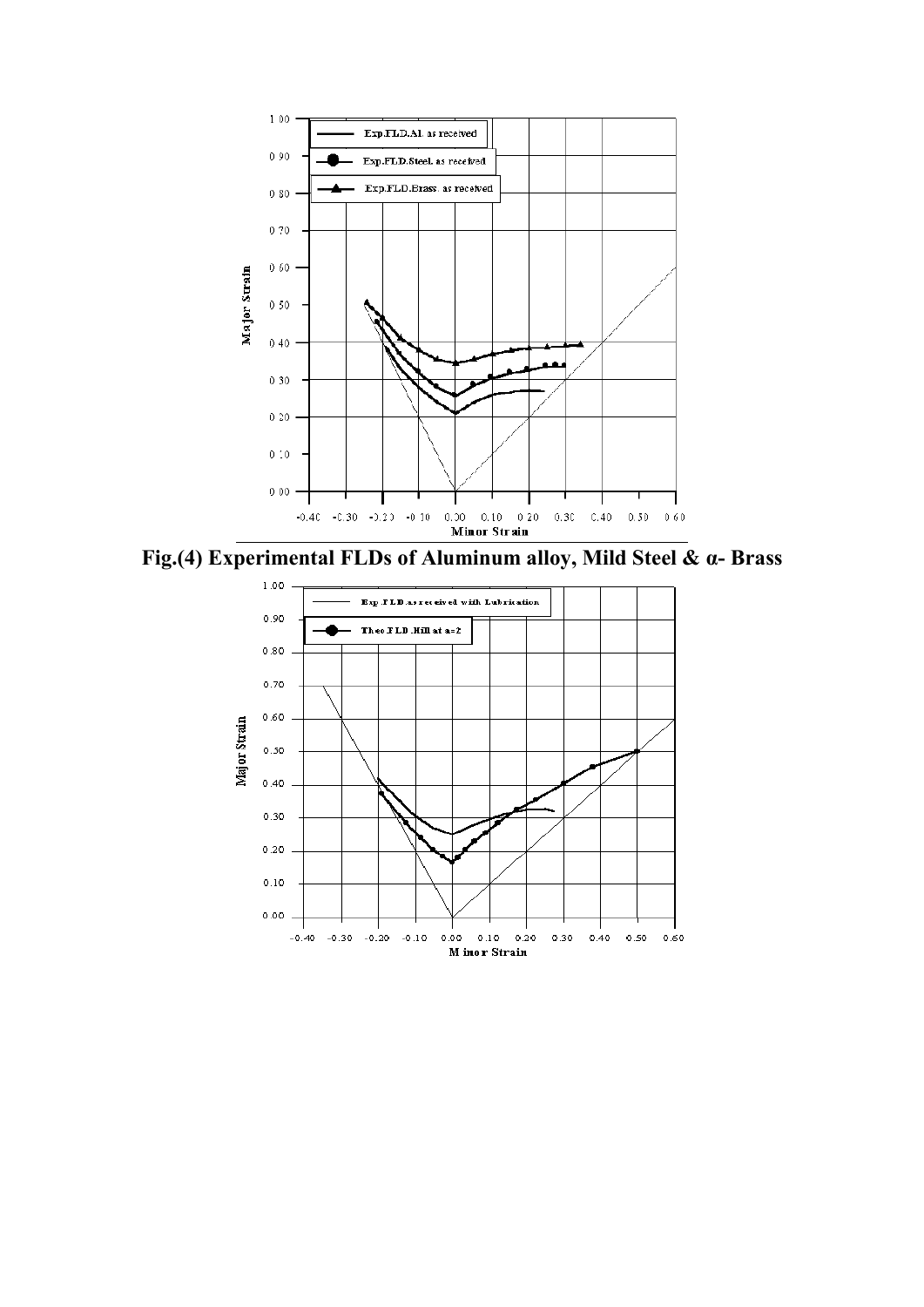

**Fig.(5) Theoretical and experimental FLDs of Aluminum alloy**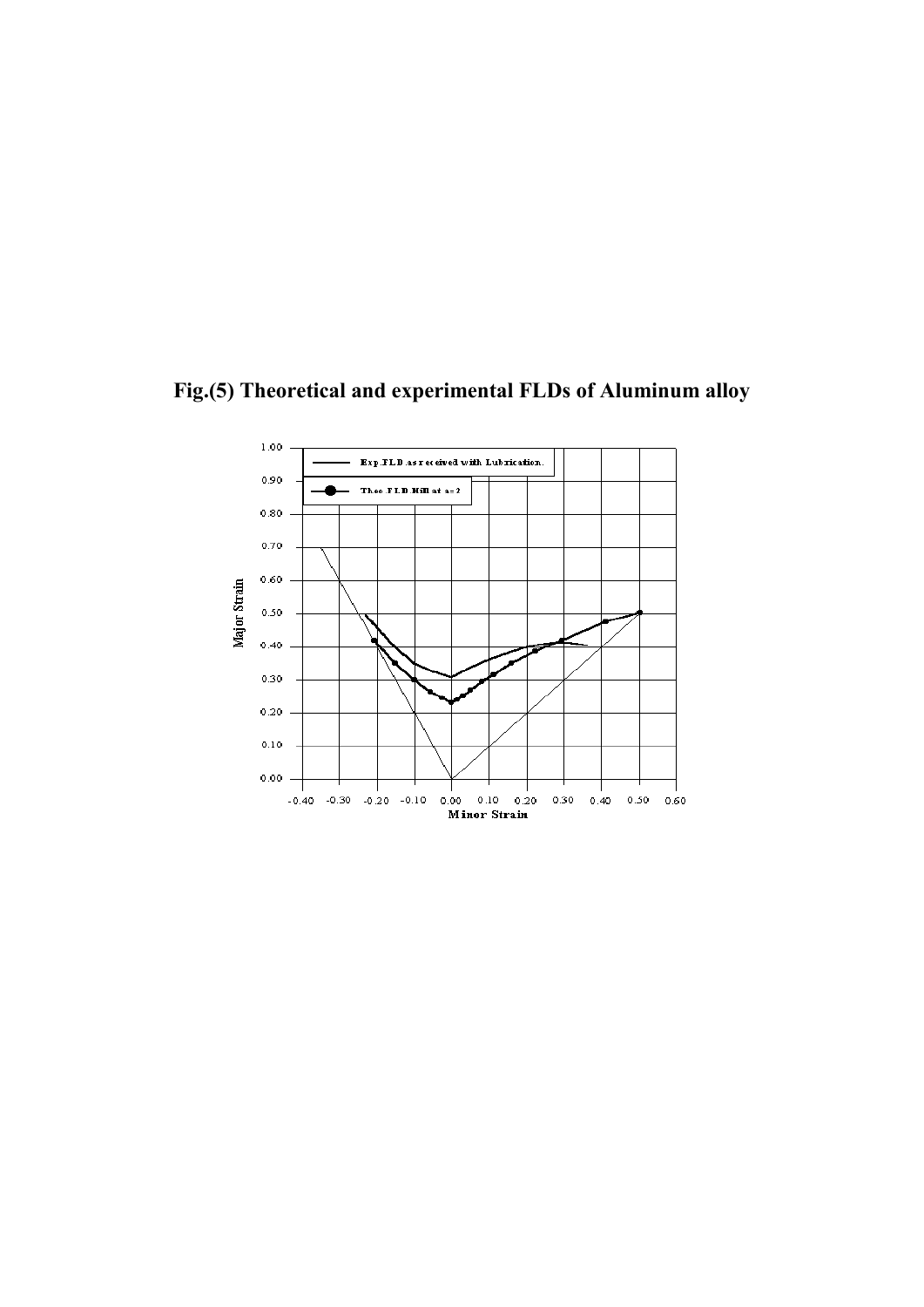

# **Fig.(7) Theoretical and experimental FLDs of α- Brass**

Fig. $(8)$ , $(9)$ & $(10)$  Show the comparison of theoretical Forming limit Diagrams using Hosford 1979 yield criterion(exponent of yield criterion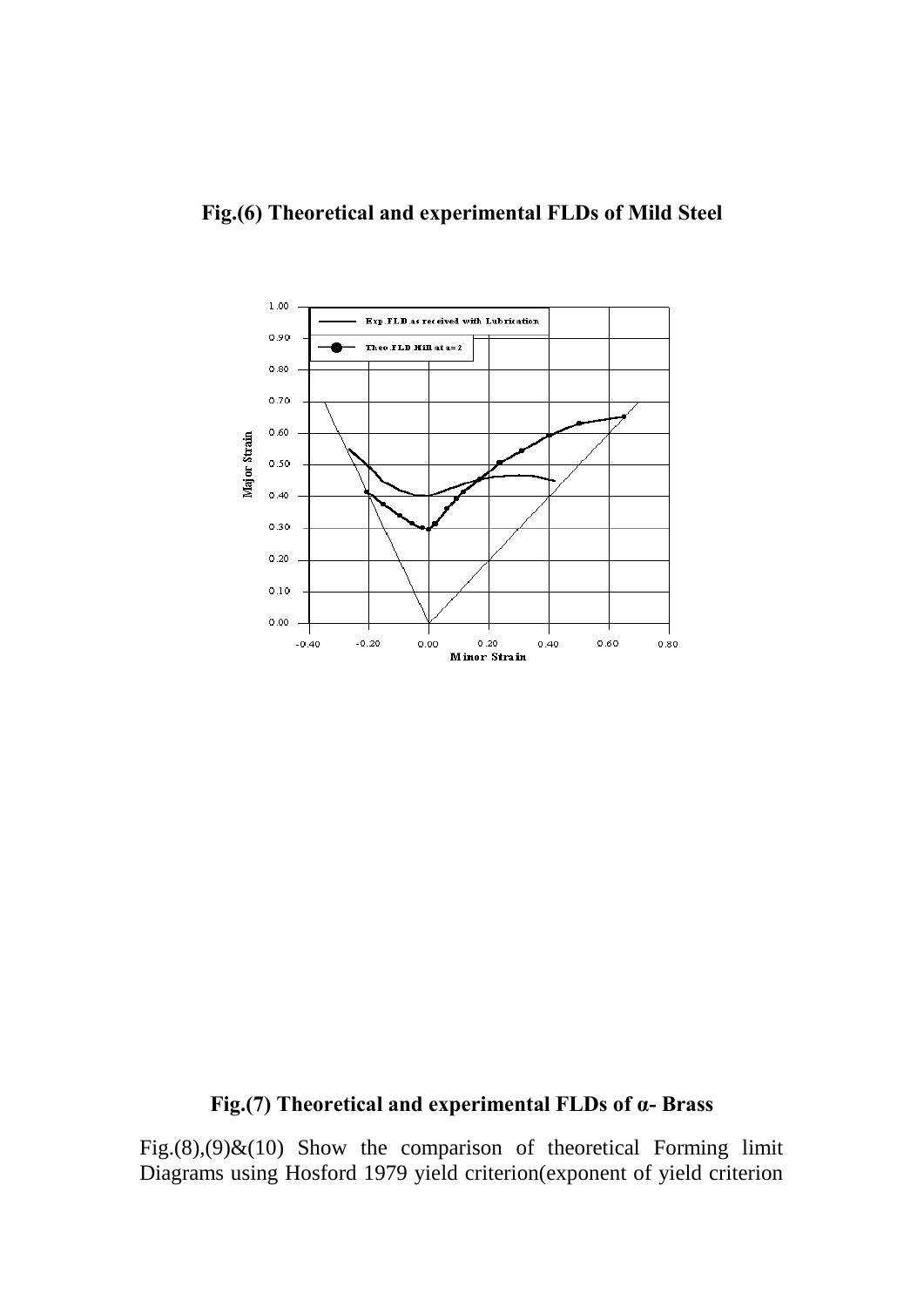is 6 & 8) with experimental diagrams , It can be seen from comparison that the theoretical curves are closer to the experimental curves than these determined by Hill 1948 yield criterion .



**Fig.(8) Theoretical and experimental FLDs of Aluminum alloy**

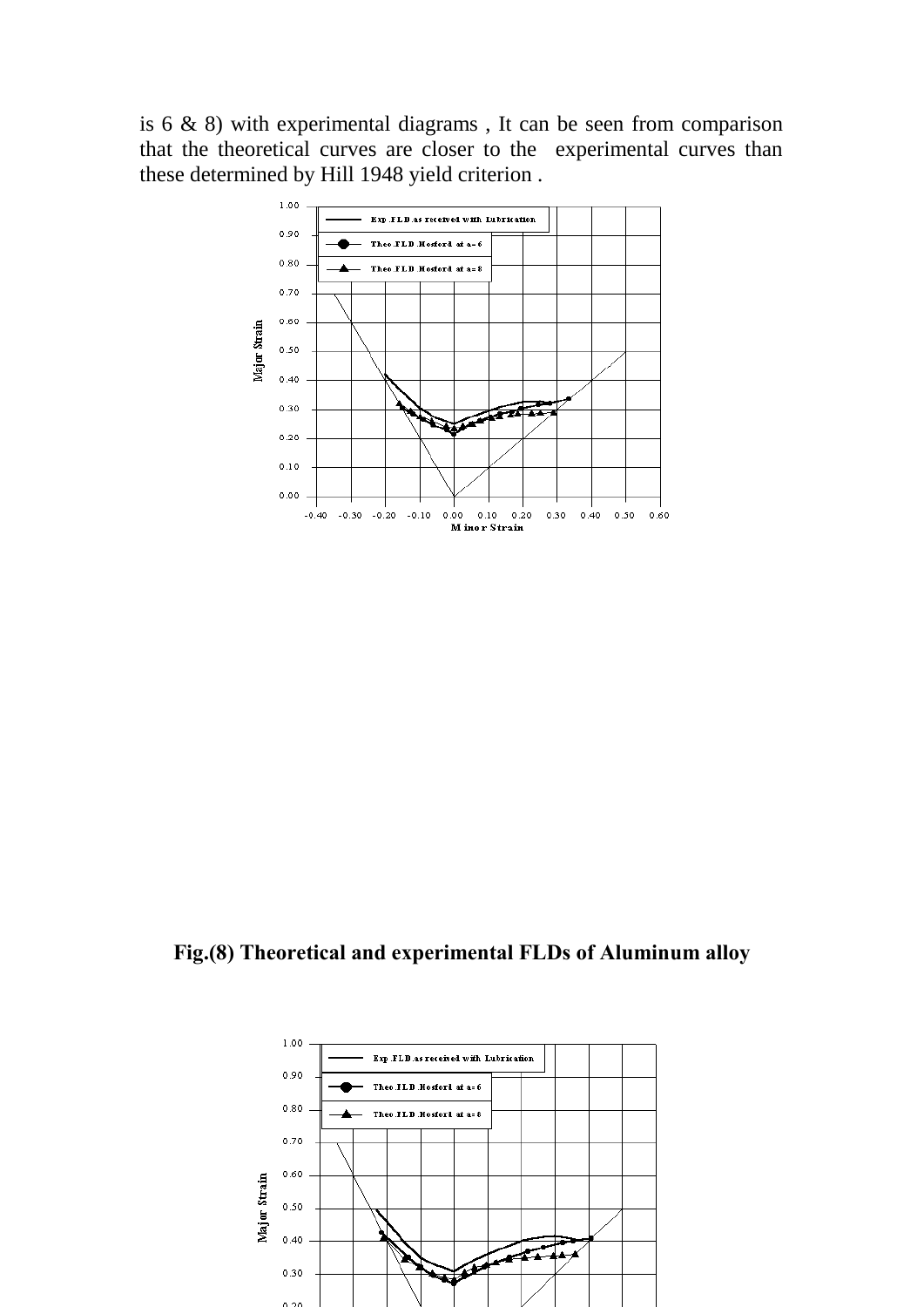**Fig.(9) Theoretical and experimental FLDs of Mild Steel**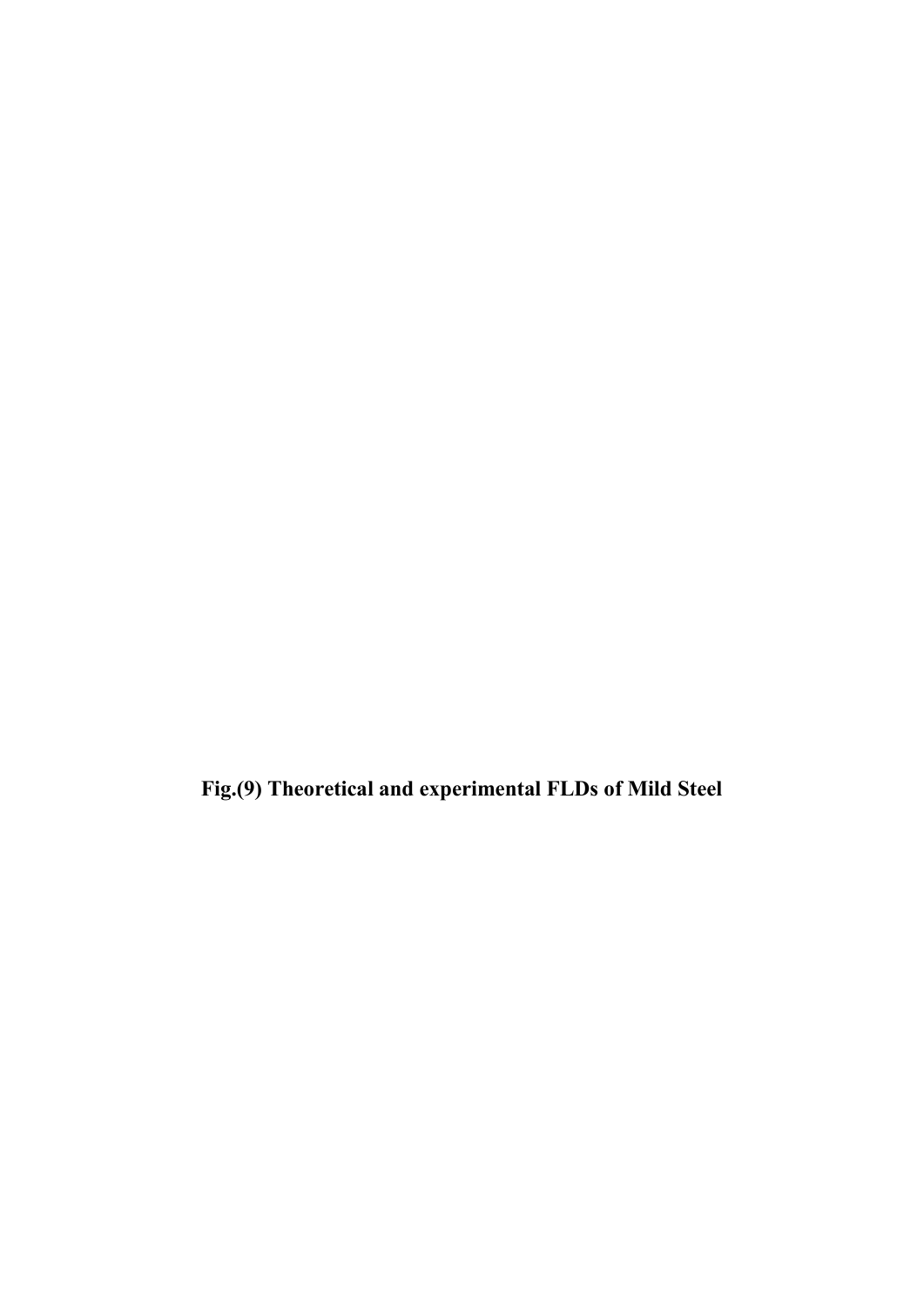

**Fig.(10) Theoretical and experimental FLDs of α- Brass**

**Fig(11),(12)&(13)** show that the determination of forming limit curves using modified Hosford 1985 criterion with the (M-K) analysis , gave the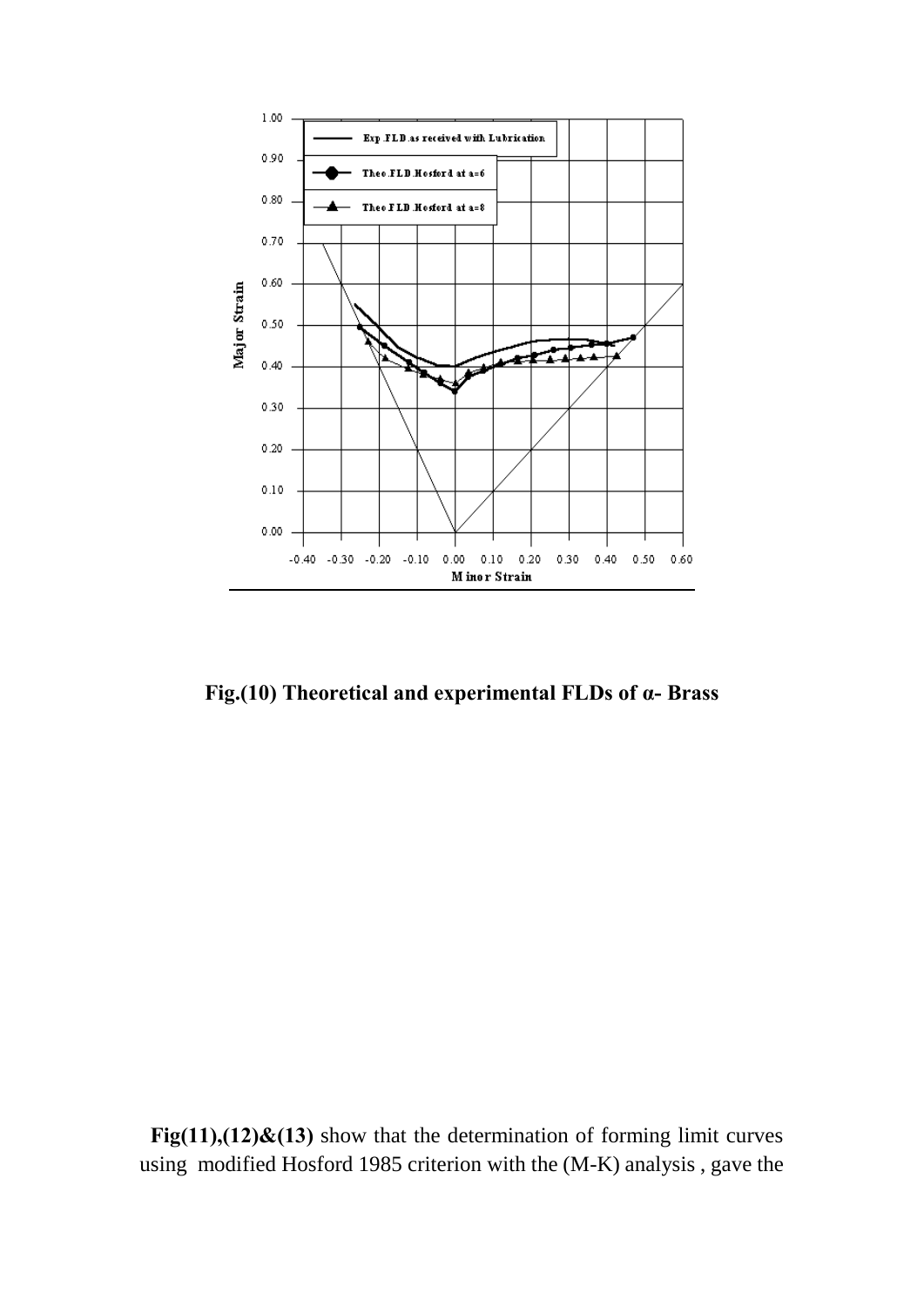best results compared with the other used criteria .Using this criterion gave the closest forming limit curve to those obtained experimentally, but with different criterion index for different alloy ie, the value of the index  $(a=6)$  gave the best result for brass, while  $(a=8)$  gave the best results for aluminum alloy and mild steel.



**Fig.(11) Theoretical and experimental FLDs of α- Brass**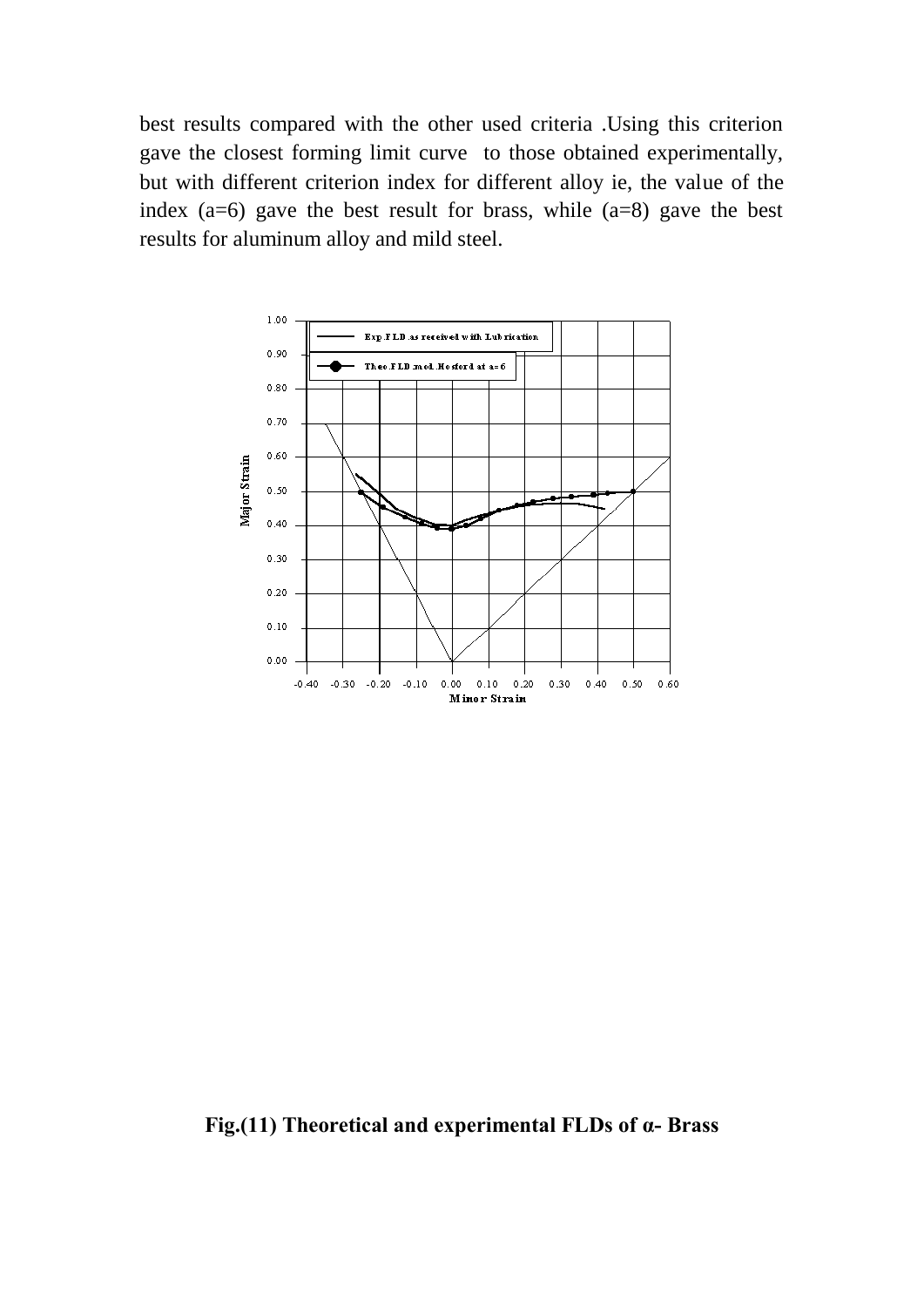

**Fig.(12) Theoretical and experimental FLDs of Aluminum alloy**

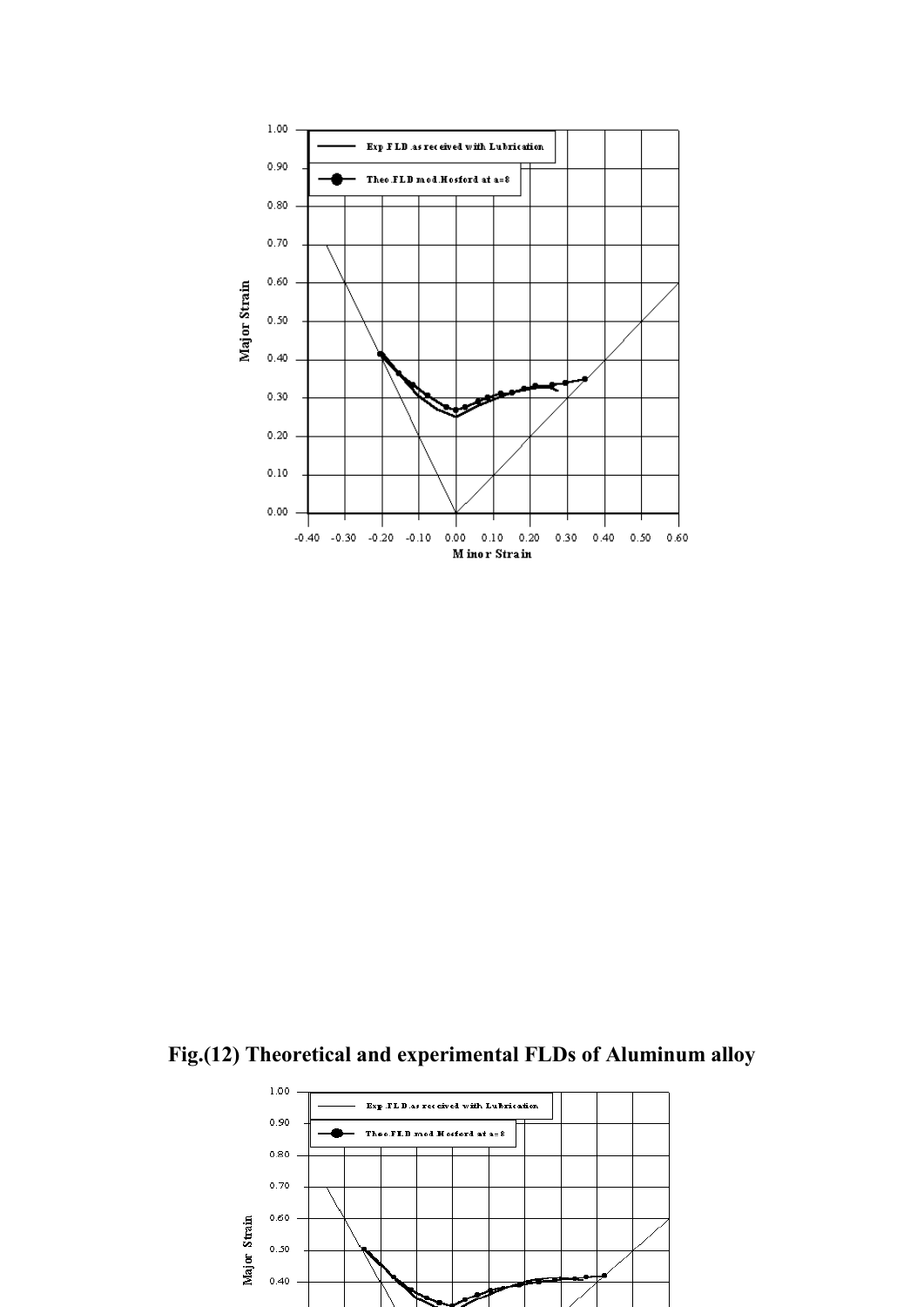# **Fig.(13) Theoretical and experimental FLDs of Mild Steel**

## **5.Conclusion**

This work provides an experimental and theoretical analysis for the determination of the FLD using Hill1948, Hosford 1979 and modified Hosford 1985 yield criteria with Marciniak and Kuczynski (M-K) theory to find the best yield criterion (index of yield criterion) for the different materials, used the following conclusions can be obtained justified :

**1.**Efficiency of stretch forming by using hemispherical punch (50mm) and using eight type of specimens to cover the whole of forming limit curve .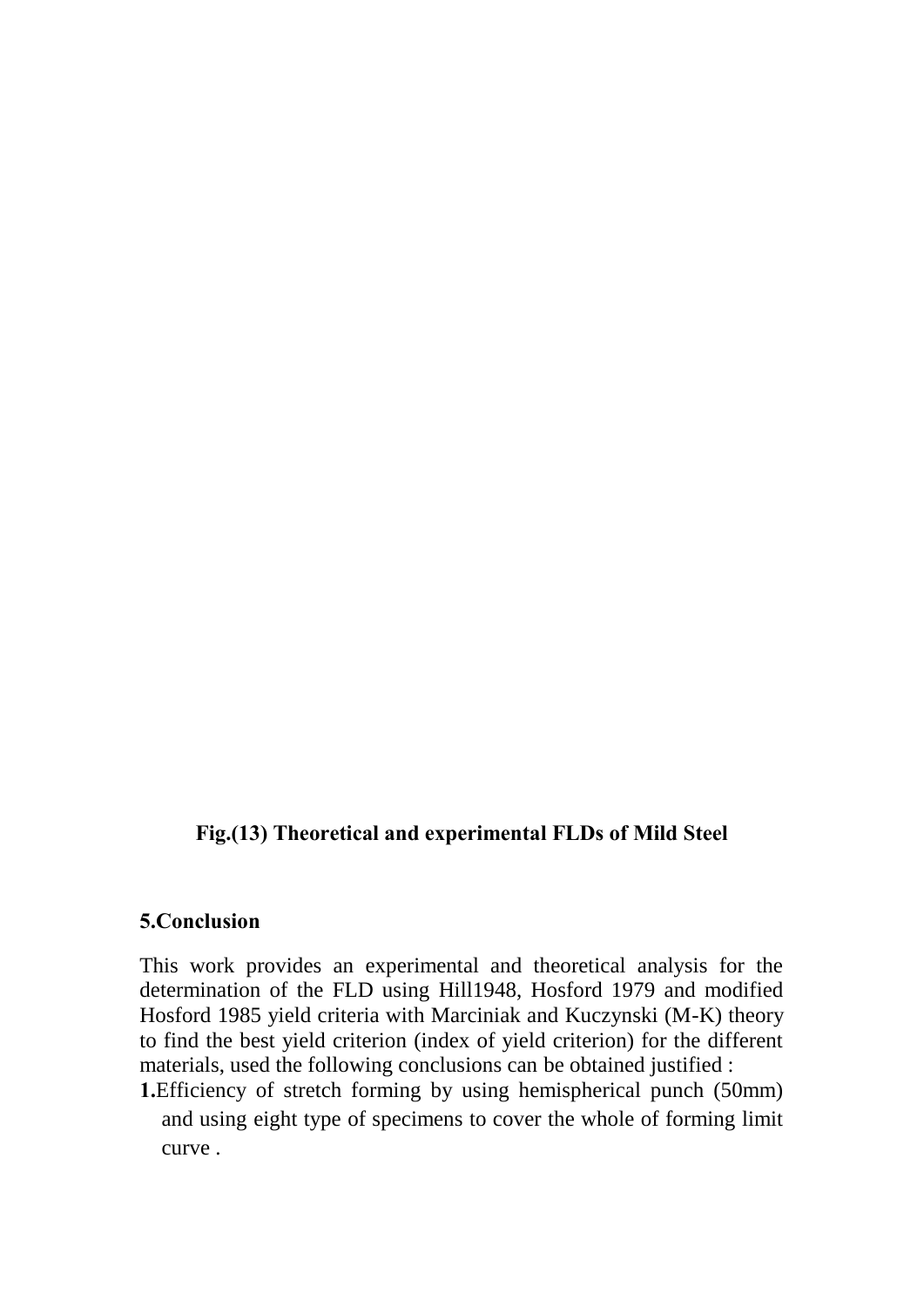**2.**Strain hardening exponent (n) has higher effect compared with other parameters this makes Brass has highest FLD while Aluminum alloy has the lowest.

**3.**In the theoretical results , it is shown that the determination of forming limit curve using modified Hosford 1985 criterion , gave the best results compared with the other used criteria , but with different index to different sheet metal.

**4.**The index (a=6)gave best result for Brass while the index (a=8)gave best result for Aluminum and mild Steel.

## **References:**

- 1.Keeler S.P. and Backofen W.A., (1963) Plastic Instability and Fracture in Sheets Stretched Over Rigid Punches, Transactions of The ASM ,Vol. 56, 25-48.
- 2.Goodwin, G.M. (1968), Application of Strain Analysis to Sheet Metal Forming Problems in the Press Shop, Society of Automotive Engineers, technical paper no. 680093 .
- 3.Hill, R., (1952), On Discontinuous Plastic States, With Special Reference to Localized Necking in Thin sheets, Journal of the Mechanics and Physics of Solids, Vol. 1, pp. 19-30.
- 4.Marciniak, Z. and Kuczynski, K. (1967), Limits Strains in The Processes of Stretch-Forming Sheet Metal, Int. J. Mech. Sci .Vol. 9, pp. 609-620 .
- 5.Hutchinson, J.W. and Neale, K.W. (1978b) Sheet Necking-III. Strain-Rate Effects, in Mechanics of Sheet Metal Forming, eds. D.P. Koistinen and N.M. Wang Plenum. New York, pp. 269-283.
- 6. Hill,R.A theory of the yielding and plastic flow of anisotropic materials. Proceedings of Royal society of London 1948 : A193:281-97.
- 7. . Painter M.J. and Pearce R., (1974) Instability and Fracture in Sheet Metal, J. Phys. D: Appl. Phys., Vol. 7, pp. 992-1002.
- 8. Sowerby R. and Duncan, D.L. (1971), Failure in Sheet Metal in Biaxial Tension, Int. J. Mech. Sci. Vol. 13, pp. 217-229.